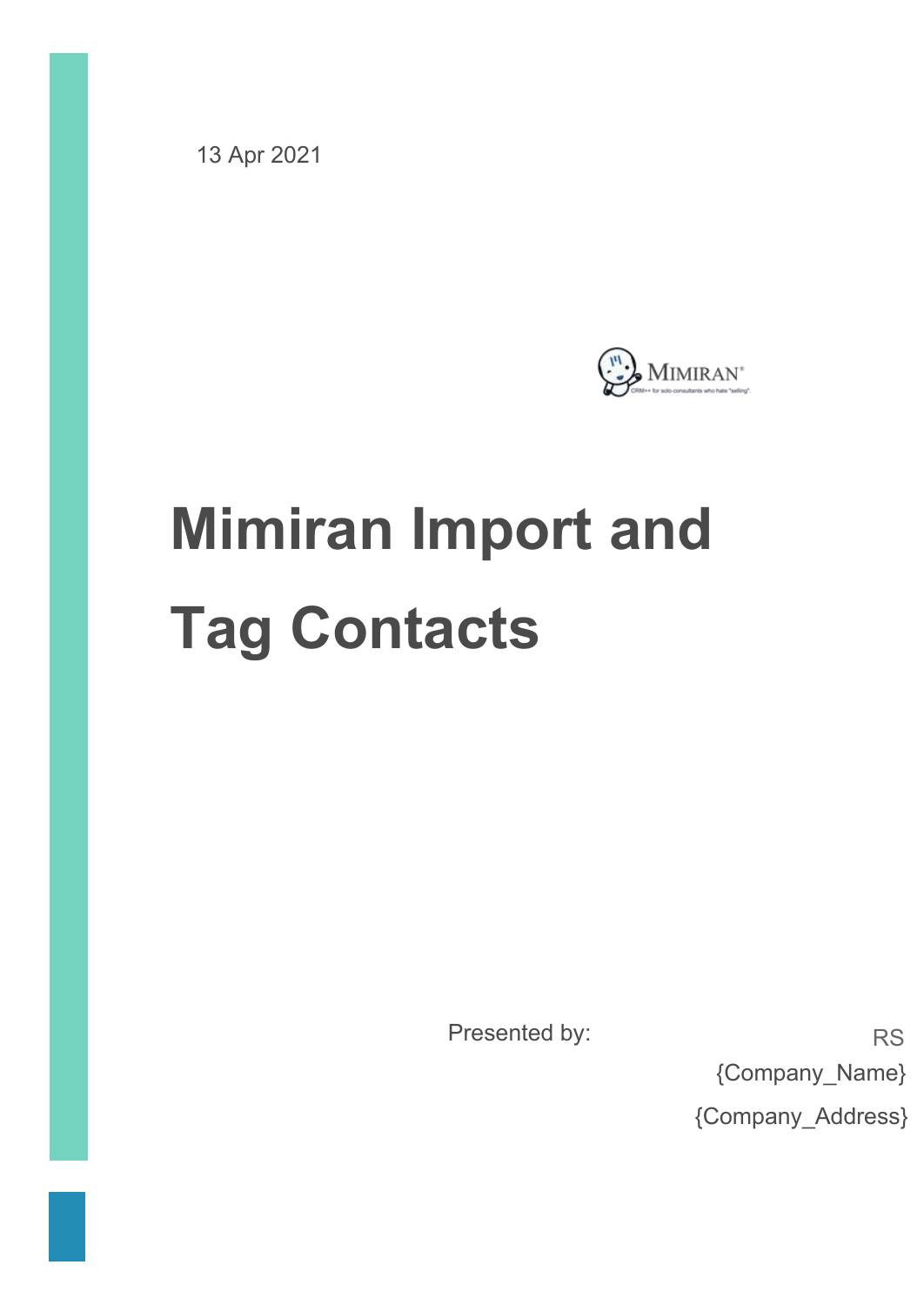# **Import and Tag Contacts in Mimiran**

# **Click on "Import CSV"**



# **Click on "Choose File"**

*Select a CSV (Comma Separated Value) file from your* computer with the *relevant contact information. Note that Mimiran uses a simple view of the contact* record, so if you have an



*export with dozens of fields, it may be helpful to delete columns that Mimiran can't import.*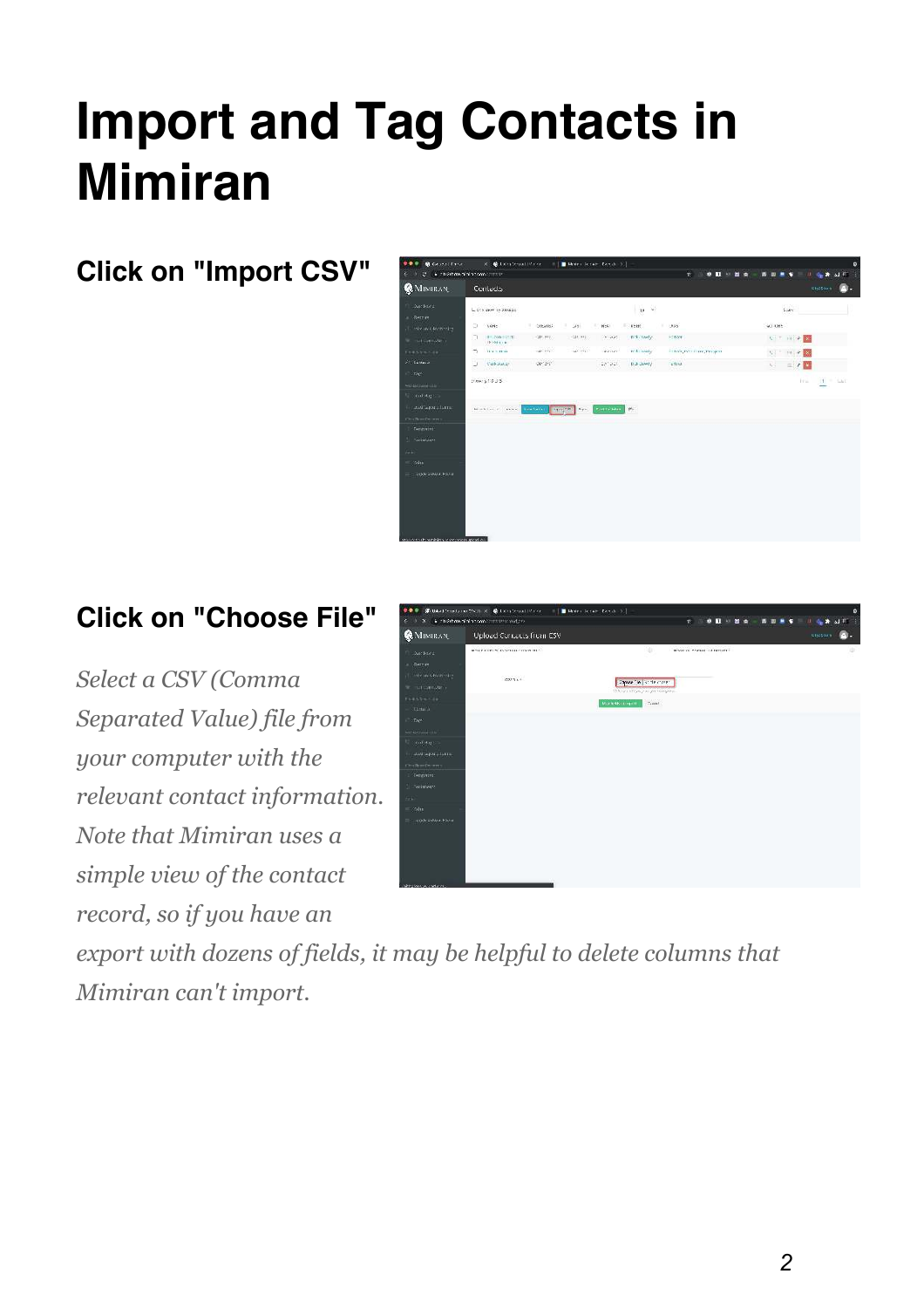

## **Map Fields to Import**

*Use the drop down controls* to tell Mimiran what the *columns in your CSV file represent. If your file has a header row, like this one, select the Header Row checkbox, so*



*Mimiran won't try to import the header row as a contact.* 

#### **Set Default Next Conversation Date (Optional)**

*You can set a default Next Conversation Date for all contacts in the import.* 

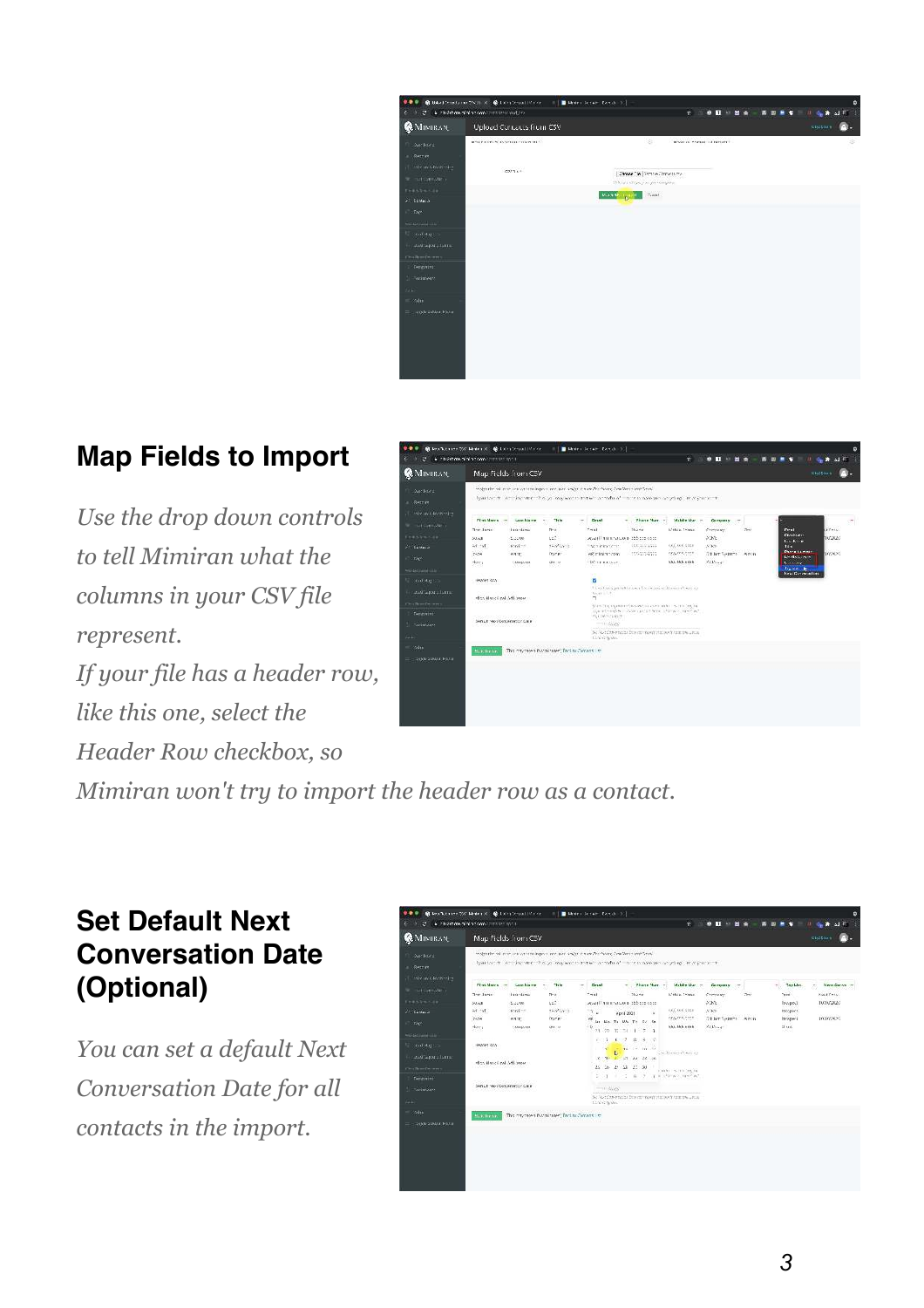**Click the Start Import button.**



## **View Import Results**

*You can see if there were any errors importing contacts.*



#### **Select Multiple Contacts**

| <br><b>B.</b> General Harvar<br>6 Inventory of plans completed in |     | <b>R. G. Licensensitivise</b>                        |                | <b>Blacker Greater Execution I</b> |                        |                 | 0 1 0 0 0<br>客               | ٥<br>$H = \frac{1}{2}$ and $H^+$<br>. .<br>m<br>$\mathbf{m}$ |
|-------------------------------------------------------------------|-----|------------------------------------------------------|----------------|------------------------------------|------------------------|-----------------|------------------------------|--------------------------------------------------------------|
| <b>C</b> MIMIRAN                                                  |     | Contacts                                             |                |                                    |                        |                 |                              | Obstract<br>м                                                |
| Date: Interio<br>$=$ -Reprint                                     |     | L. Chicago T-Davada                                  |                |                                    |                        | $10 - 4$<br>≫   |                              | tiav.                                                        |
| The music Porter of the                                           | э   | $0.684 -$                                            | $= 1346.50$    | $-0.681$<br>٠                      | HHE.                   | c<br>$-361$     | 1465                         | <b>BUILDING</b>                                              |
| the interactions.                                                 | z   | ad minister not<br>IF TASTER                         | TK21221        |                                    | <b>GOOST</b>           | <b>SCONDIN</b>  | 第四名文件                        | $6.5 - 2.7$                                                  |
| <b>TERSTALLS</b>                                                  | ø   | [taleWater]<br>Park Rockettable                      | 1671479        |                                    | Andrei T               | Window          | 通信会社の理                       | 大江 一<br>$\mathcal{F}$                                        |
| 21. Casearo                                                       | ø   | em y: corp.co.                                       | 16-15-21       |                                    | 5175127                | act Bring       | Carto                        | 2 <sup>1</sup><br>$4.10 -$                                   |
| $T = T \Delta C^2$                                                |     | it as of Board                                       |                |                                    |                        |                 |                              |                                                              |
| <b>HIGHLIGHT</b>                                                  | ×   | U. A. S. Jr.<br><b>AVANTON</b>                       | 641301         |                                    | MiddleT                | <b>KC Basis</b> | <b>Paint</b>                 | $\frac{1}{2}$<br>$C = 11$                                    |
| <b>CONTORIOS</b>                                                  | ñ   | believed that.<br><b>Creative</b>                    | 34-15-21       |                                    | 240x1                  | <b>RUBBane</b>  | Blunch                       | CH TIZEL                                                     |
| well-spatchame                                                    | n   | When you a<br>Distribution Schem.                    | 841,821        |                                    | Tacher.                | The Branch      | USSG-                        | $\mathbf{v} \cdot \mathbf{u} = \mathbf{v} \cdot \mathbf{u}$  |
| <b>Chick of Kommer</b><br>Terretwing:                             | 'n. | Bartwritten la<br>dition is                          | 047,621        | 641,652                            | $100 - 10$             | <b>LODGER</b>   | Marish.                      | $= 10$<br>りま                                                 |
| <b>Continued</b>                                                  | n.  | Supplier Support<br>TOACH.                           | 347227         |                                    | 24.241                 | <b>FC Dance</b> | this age of                  | 2.212<br>$K=10$                                              |
| <b>CEN</b>                                                        | э   | <b>Tring User</b>                                    | <b>GATSSET</b> | ecure.                             | 162.1                  | TECPAGE         | Paulosi, Cap Start, Hobbits, | $C = 7$                                                      |
| $=304m$                                                           | ш   | $M$ ad Stacky                                        | A-7521         |                                    | 27/12/21               | technics        | Zannell                      | $1/2$ 1 =<br>$2 - 1$                                         |
| The EAVID Statute Matter                                          |     | Stone 16 (-10 :110)                                  |                |                                    |                        |                 |                              | Temporal at Gast                                             |
|                                                                   |     | Columbus plaintification<br>MonActes - waw honocenes | veentw Dem     | San fir More                       | $\mathcal{C}_{\infty}$ |                 |                              |                                                              |
|                                                                   |     |                                                      |                |                                    |                        |                 |                              |                                                              |
|                                                                   |     |                                                      |                |                                    |                        |                 |                              |                                                              |
|                                                                   |     |                                                      |                |                                    |                        |                 |                              |                                                              |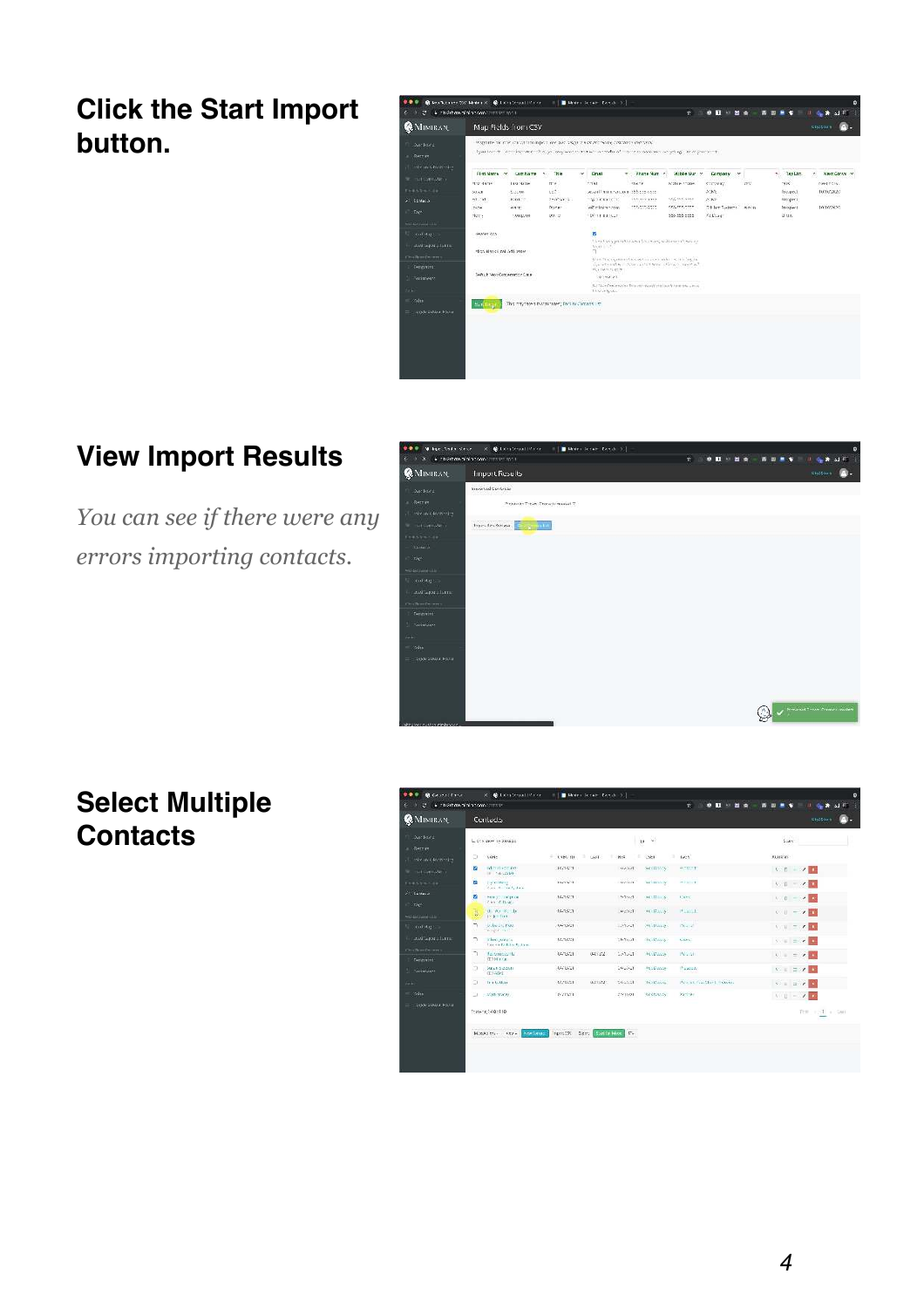#### **Click on "Tag Contacts"**

|                                        |    |                                            |                 |                            |                        |                     | $\mathbf{r}$        |                                                    | <b>Car At ad IT</b> |
|----------------------------------------|----|--------------------------------------------|-----------------|----------------------------|------------------------|---------------------|---------------------|----------------------------------------------------|---------------------|
| <b>C</b> MIMIRAN                       |    | Contacts                                   |                 |                            |                        |                     |                     |                                                    | Chothan.            |
| Date Benefit<br><b>A - Rett av</b>     |    | L. Chi, dave 1 - beneats<br>34.YEA         |                 |                            |                        | $10 - 6$            |                     | <b>State</b>                                       |                     |
| The Minimum C Production of the        | э  | KKM-                                       | $= 1248.80$     | ×<br>LGST.                 | ٠<br>Het               | ×<br>OHI            | tacs.               | manas.                                             |                     |
| we intramate a                         | ø  | ad million no.<br>IF YASANE                | 163321          |                            | <b>GASSET</b>          | <b>SIGRIFICA</b>    | 高度加速                | $6.88 - 6.0$<br>$\sim$ $\blacksquare$              |                     |
| <b>THEATHALE</b>                       | z  | Earle Ward<br>Part 4 Lat. Lat.             | 1621,679        |                            | <b>GANGET</b>          | <b>WEBRAN</b>       | 神戸新江市               | 大江区<br>×<br><b>Ext</b><br>-                        |                     |
| 21 Contable                            | ø  | PRO 200 million<br>nies in Board           | 16-15-21        |                            | 5:35:43                | ※対照的項               | Cattle              | $1.6 -$<br>$\blacksquare$<br>٠                     |                     |
| $T_{\rm MC}$<br><b>MIGRATION MILLS</b> | n  | 00 As 81 lb<br>Friday Store                | 16-13-21        |                            | Facture.               | st. Black           | <b>POINTS</b>       | $C$ $\parallel$ $-$<br>$\mathcal{L} = \mathcal{L}$ |                     |
| <b>CONTRACT</b>                        | ÷, | Dilly on Foot<br>Creit Hill                | 34-15-21        |                            | $200 - 7$              | AU. Banch.<br>5,000 | Blunch              | $\epsilon$ 1.<br>$0.11 -$                          |                     |
| and apartment                          | n  | When you a<br>Four tor British by Ballinos | 38-15-21        |                            | 25/12/23               | Technols.           | CASE:               | $\mathcal{L}$<br>SHE.<br>$\equiv$                  |                     |
| City de millenne en<br>Terret vine     | n. | Barbonton la<br>(123811)                   | 041301          | 641.02                     | $1.01 - 1$             | <b>DOLPAGE</b>      | <b>INGSH</b>        | $U - U$<br>$=$ $\sqrt{2}$                          |                     |
| <b>Continued States</b>                | n  | <b>Steam System</b><br><b>SYSTEM</b>       | 641251          |                            | 362527                 | FG Banne            | the agent           | $6 - 1$<br>$=$<br>Dec.<br>$\epsilon$               |                     |
| EES.                                   | э  | trirt, tear                                | <b>GATISTEE</b> | ecuration                  | 19251                  | TECPANDE            | Marchin Carl Hobbs. | $65 - 1$<br>l a<br>n.                              |                     |
| <b>Solar</b>                           |    | Encore Salabsed Entertain                  | 1973.4          |                            | 25/12/21               | trehesty.           | Zanner              | $I_2 \cap \underline{\Pi} \quad =$<br>v<br>m.      |                     |
| - Saale Salatan Matau                  |    | England Spissor And CDC                    |                 |                            |                        |                     |                     |                                                    |                     |
|                                        |    | reservas.<br><b>Direct: Selephone</b>      |                 |                            |                        |                     |                     |                                                    | True and a time     |
|                                        |    | Monachen -<br>$5.58 -$<br><b>NEWCATES</b>  | YERIS COL       | <b>Sanifa More</b><br>Dem: | $\mathcal{C}_{\infty}$ |                     |                     |                                                    |                     |
|                                        |    |                                            |                 |                            |                        |                     |                     |                                                    |                     |

#### **Add or Overwrite Tags for multiple Contacts**

*For example, we will add the "Buyer"* tag to these contacts. *Existing tags remain. If* we click "Overwrite Tags", the existing tags will be replaced by "Buyer".



#### **Click on "Tag Contacts"**

| <br><b>B.</b> General State<br>A charters of decomposition |    | <b>K. G.I.KYSTERALLMAGE</b>                               | . .             | Distance General Concepts (Sc) |                        |                   | 0 1 1 0 0<br>客               | ۰<br>al 17<br>. .<br>м<br>$\overline{\phantom{a}}$                 |
|------------------------------------------------------------|----|-----------------------------------------------------------|-----------------|--------------------------------|------------------------|-------------------|------------------------------|--------------------------------------------------------------------|
| <b>C</b> MIMIRAN                                           |    | Contacts                                                  |                 |                                |                        |                   |                              | Clystian:                                                          |
| Date Intera<br>$A = B$ estring                             |    | L. Chicago T-Davison                                      |                 |                                |                        | $10 - 9$          |                              | <b>COVIDE</b><br>Stay-                                             |
| The Mini-Web Beatles - Non-                                | э  | Weak-                                                     | $= 12.006$      | n an<br>LGST.                  | c<br>٠<br>Het          | ×<br>OHI          | tacs.                        | <b>DURING</b>                                                      |
| the interactions.                                          | T. | addressing and<br>In the case.                            | TG1271          |                                | <b>GASSET</b>          | <b>SERING</b>     | Plymerkenet                  | $6 - 7$ $2 - 7$                                                    |
| FERATELLE                                                  | ÷, | Earle Ward<br>Pas P. Let, Lee.                            | 16.7 < 1        |                                | <b>GANGET</b>          | WEBRAND           | Piant Hotel ext              | 大 百 一<br>$\mathcal{F}$                                             |
| 21 Contaba<br>$T = T \wedge C^*$                           | ÷. | PRO 922 INCISCO<br>Cas of Board                           | 16/16/21        |                                | 2/2012                 | さい共有の方            | <b>Basic Store</b>           | $1.0 - 2.0$                                                        |
| <b>WEIGHT OF BUILD</b>                                     | n  | 00 As 81 lb<br><b>Erlands</b>                             | 16-13-11        |                                | Author:                | xc. Basset        | Signification.               | $\mathbf{C} \cdot \mathbf{U} = \mathbf{V} \mathbf{U}$              |
| <b>Financial Catalog</b>                                   | ÷, | Dilly on Foot<br>Ragin HV                                 | $16 - 15 - 1$   |                                | cetar1                 | RC-Bang-<br>52003 | Blunch                       | $V = 1$                                                            |
| consultation of starts.                                    | n. | When you a<br>four or finds by future.                    | 0-1521          |                                | 15/12/23               | Technics:         | Card.                        | $\mathbf{v} \cdot \mathbf{v} = \mathbf{v} \cdot \mathbf{v}$        |
| China Dean Dealers of<br>Terret vive:                      | n. | Barbonton la<br>(123811)                                  | 041301          | 641.02                         | $1.45 - 1$             | <b>DOLPAGE</b>    | <b>Harolds</b>               | $U = 2$                                                            |
| comment.                                                   | 73 | Steam systems<br><b>SYSTEM</b>                            | 44713531        |                                | <b>Service</b>         | Fri Bance         | the agent                    | $\mathbb{C} \times \mathbb{C} \times \mathbb{C} \times \mathbb{C}$ |
| EE's                                                       | O. | trirt. that                                               | <b>GATISTER</b> | ecure.                         | 19221                  | TECPANIE          | Para antique Start, Hobbits, | $C = 777$                                                          |
| $=$ 54u                                                    |    | Encore Saladoual Enriq by                                 | 6.7521          |                                | 25/12/21               | transack.         | Zarinar                      | $5.1 - 2.7$                                                        |
| The Hande Schlaus Mazur                                    |    | Emperation and Latitude<br>veser trag.<br>De etc Schalenh |                 |                                |                        |                   |                              | Temporal at GMT                                                    |
|                                                            |    | MonActesive Advis.<br><b>NEWCATERS</b>                    | veen two bert   | <b>SANSK MAKE</b>              | $\mathcal{C}_{\infty}$ |                   |                              |                                                                    |
| Foreign site and allows and players the dependence appro-  |    |                                                           |                 |                                |                        |                   |                              |                                                                    |